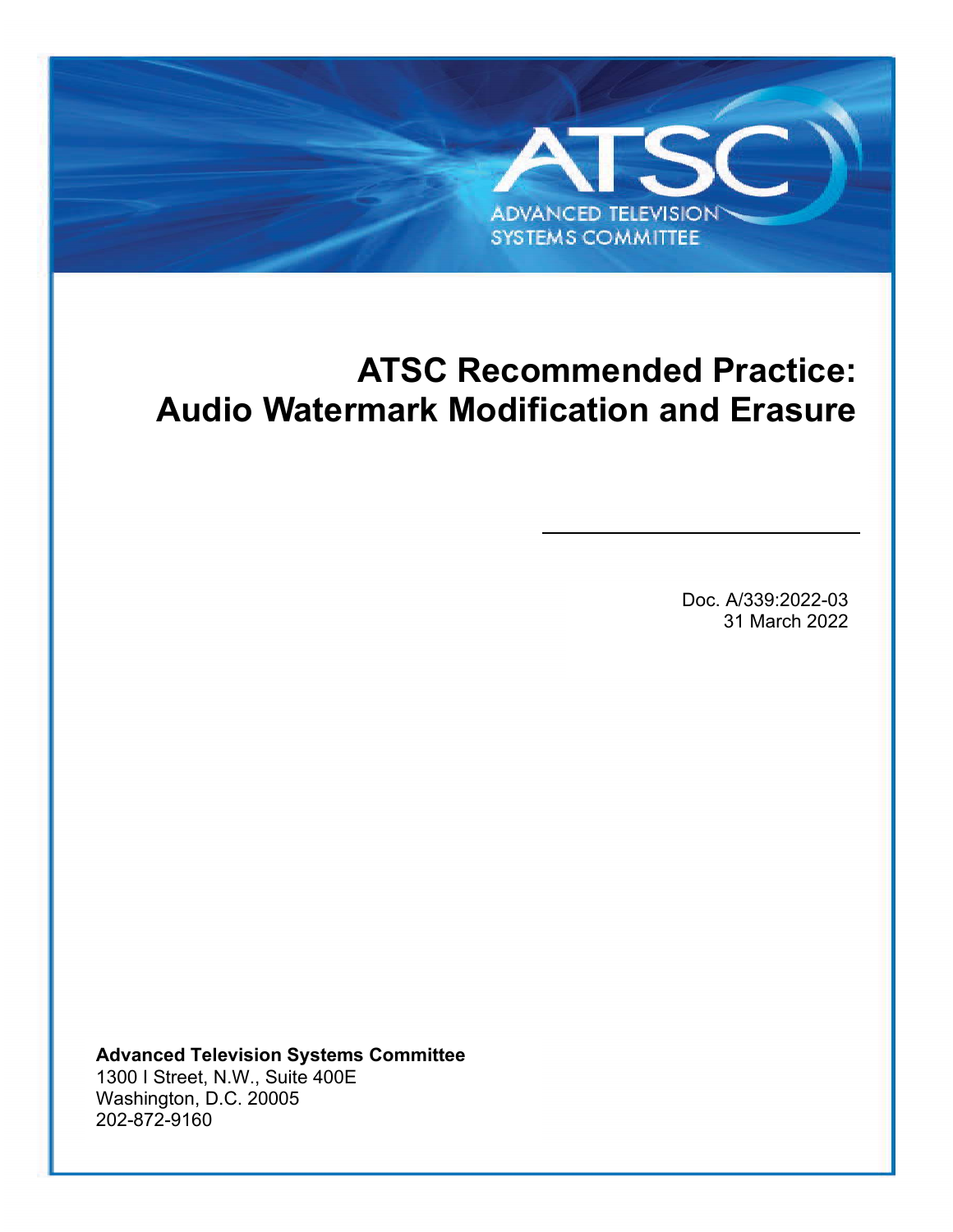The Advanced Television Systems Committee, Inc. is an international, non-profit organization developing voluntary standards and recommended practices for broadcast television and multimedia data distribution. ATSC member organizations represent the broadcast, professional equipment, motion picture, consumer electronics, computer, cable, satellite, and semiconductor industries. ATSC also develops implementation strategies and supports educational activities on ATSC standards. ATSC was formed in 1983 by the member organizations of the Joint Committee on Inter-society Coordination (JCIC): the Consumer Technology Association (CTA), the Institute of Electrical and Electronics Engineers (IEEE), the National Association of Broadcasters (NAB), the Internet & Television Association (NCTA), and the Society of Motion Picture and Television Engineers (SMPTE). For more information visit [www.atsc.org.](http://www.atsc.org/)

*Note*: The user's attention is called to the possibility that compliance with this recommended practice may require use of an invention covered by patent rights. By publication of this recommended practice, no position is taken with respect to the validity of this claim or of any patent rights in connection therewith. One or more patent holders have, however, filed a statement regarding the terms on which such patent holder(s) may be willing to grant a license under these rights to individuals or entities desiring to obtain such a license. Details may be obtained from the ATSC Secretary and the patent holder.

Implementers with feedback, comments, or potential bug reports relating to this document may contact ATSC at [https://www.atsc.org/feedback/.](https://www.atsc.org/feedback/)

#### **Revision History**

| Version                                                        | <b>Date</b>      |
|----------------------------------------------------------------|------------------|
| Proposed Recommended Practice approved                         | l3 November 2017 |
| Recommended Practice approved                                  | 4 December 2017  |
| A/339:2022-03 published (references to ATSC documents updated) | 31 March 2022    |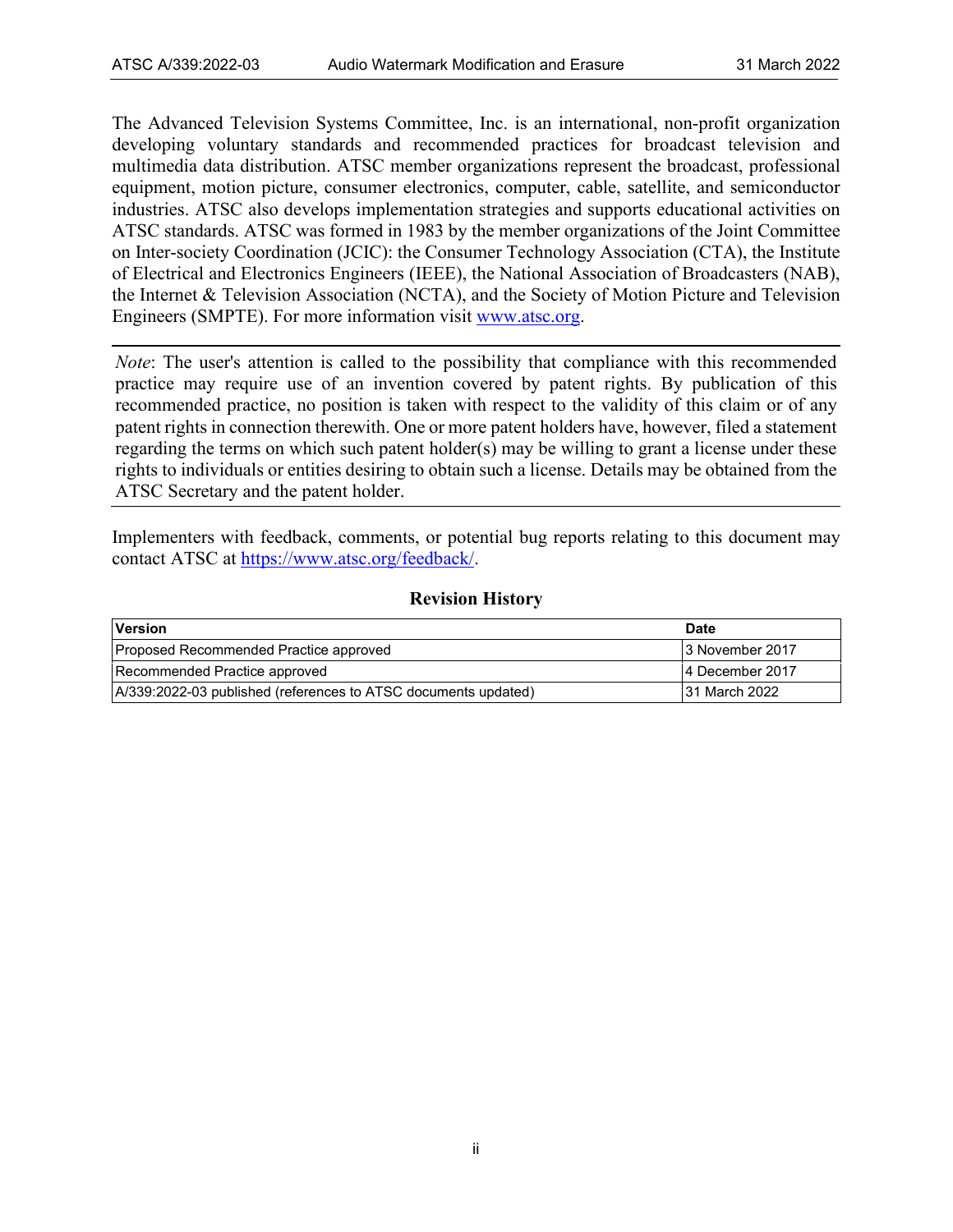## **Table of Contents**

| 1.1        | <b>Introduction and Background</b> |              |  |
|------------|------------------------------------|--------------|--|
|            |                                    |              |  |
| 2.1        | <b>Informative References</b>      |              |  |
|            |                                    |              |  |
| <b>3.1</b> | <b>Compliance Notation</b>         | $\mathbf{2}$ |  |
| 3.2        | <b>Acronyms and Abbreviation</b>   | $\mathbf{2}$ |  |
| 3.3        | <b>Terms</b>                       | $\mathbf{2}$ |  |
|            |                                    |              |  |
|            |                                    |              |  |
|            |                                    |              |  |
|            |                                    |              |  |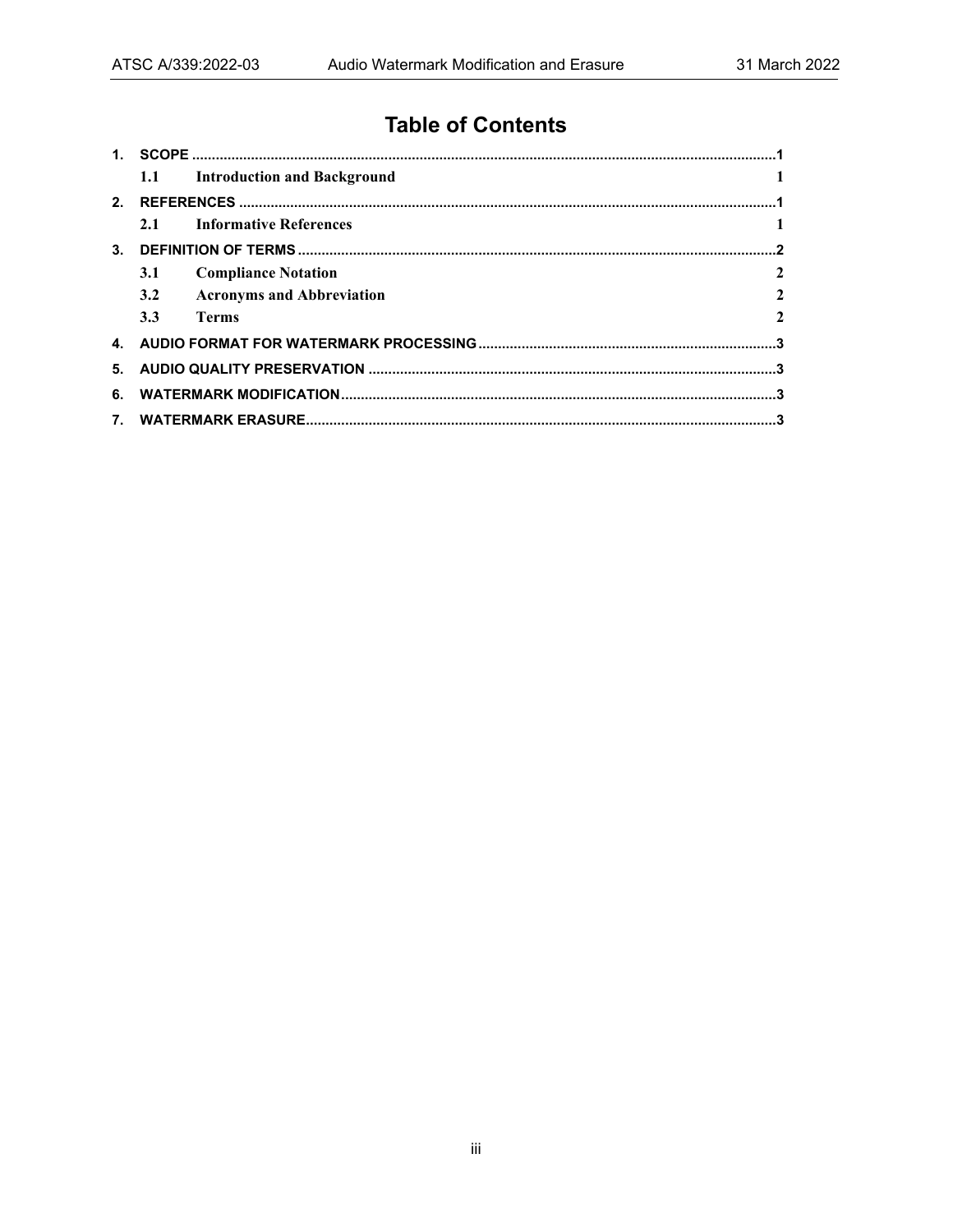### **ATSC Recommended Practice: Audio Watermark Modification and Erasure**

#### <span id="page-3-0"></span>**1. SCOPE**

This document provides recommended practices for methods to be employed in the erasure and modification of VP1 audio watermarks.

#### <span id="page-3-1"></span>1.1 Introduction and Background

["ATSC Standard: Audio Watermark Emission"](#page-3-4) [\[2\]](#page-3-5) specifies the emission format for the VP1 audio watermark that may be included in ATSC 3.0 broadcast services. The VP1 audio watermark conveys information via data symbols embedded in a perceptually important region of the audio frequency spectrum of an audio presentation and is resilient to most types of audio processing, including modern techniques for lossy audio encoding.

The resilience of the VP1 audio watermark to audio processing enables its use as a reliable channel for delivery of a data payload to accompany audio and audiovisual content through environments employing heterogeneous audiovisual formats, protocols, and interfaces. ["ATSC](#page-4-4)  [Standard: Content Recovery in Redistribution Scenarios"](#page-4-4) [\[4\]](#page-4-5) specifies means for use of the VP1 audio watermark to allow ATSC 3.0 receivers to recover service signaling information via broadband for ATSC 3.0 broadcast services received through an intermediary, such as a cable, satellite or IPTV operator, or from an ATSC 1.0 emission. An example of the use of the VP1 audio watermark to recover service signaling is to enable receivers to discover and acquire via broadband supplementary content such as interactive applications or alternate audio tracks that may not be transmitted by the intermediary.

The resilience of the VP1 audio watermark to audio processing may also lead to scenarios where it becomes desirable to modify or erase previously embedded data.

For example, a broadcaster may wish to include in a broadcast service a segment of content that was recorded from a prior broadcast (e.g. under the "fair use" principles of limited, transformative use for commentary, criticism, or parody). If the prior broadcast carried the VP1 audio watermark, it's re-use without modification could cause an ATSC 3.0 receiver that detects the watermark to acquire service signaling associated with the prior broadcast. To avoid this, the broadcaster would need to erase the watermark embedded by the prior broadcaster or modify it to convey their own watermark data before re-using the previously watermarked content in their broadcast service.

#### <span id="page-3-2"></span>**2. REFERENCES**

All referenced documents are subject to revision. Users of this Recommended Practice are cautioned that newer editions might or might not be compatible.

#### <span id="page-3-3"></span>2.1 Informative References

The following documents contain information that may be helpful in applying this Recommended Practice.

- <span id="page-3-6"></span>[1] IEEE: "Use of the International Systems of Units (SI): The Modern Metric System," Doc. SI 10-2002, Institute of Electrical and Electronics Engineers, New York, NY.
- <span id="page-3-5"></span><span id="page-3-4"></span>[2] ATSC: "ATSC Standard: Audio Watermark Emission," Doc. A/334:2022-03, Advanced Television System Committee, Washington, DC, 31 March 2022.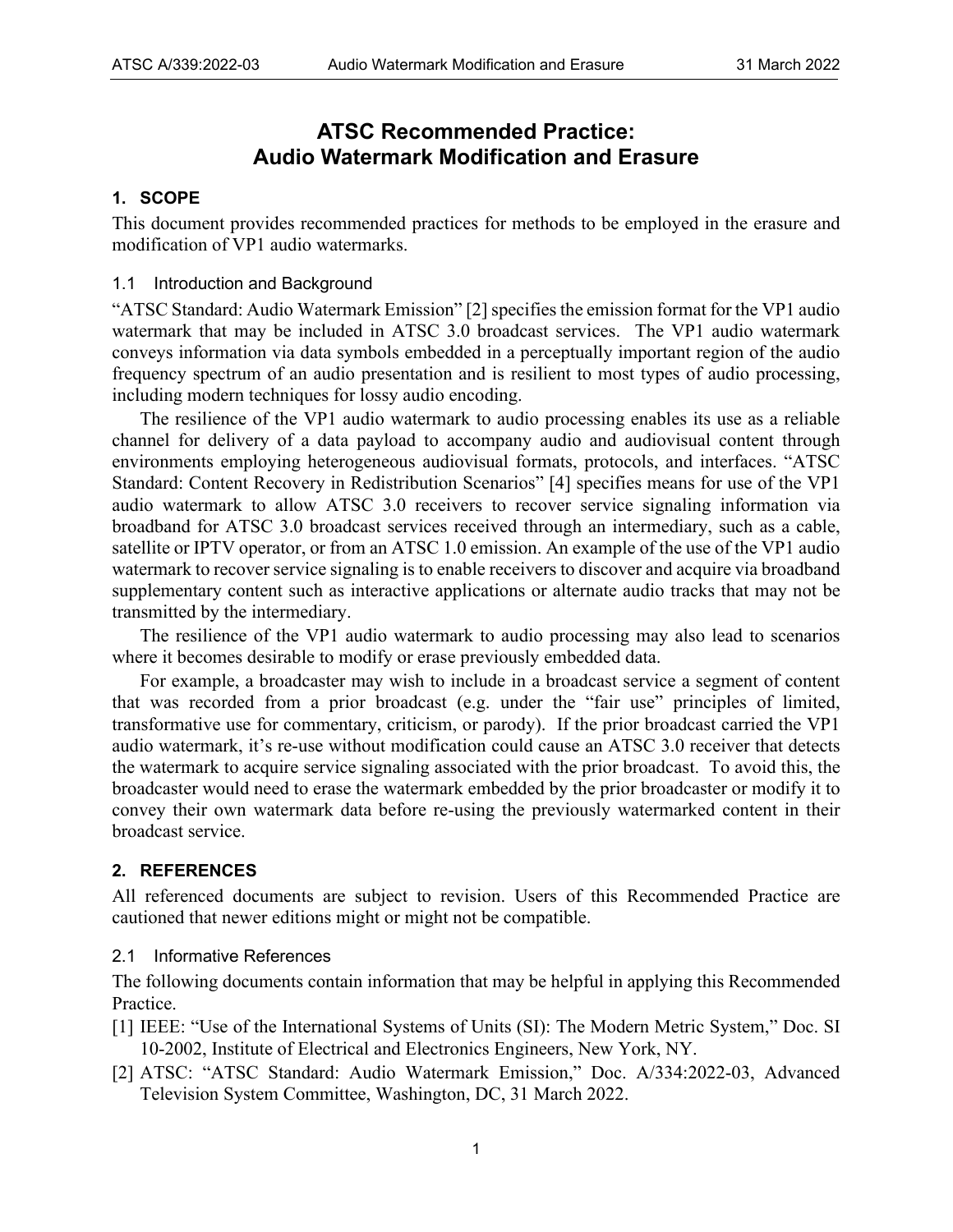- <span id="page-4-7"></span><span id="page-4-6"></span>[3] ATSC: "ATSC Standard: Audio Common Elements," Doc. A/342 Part 1:2022-03, Advanced Television Systems Committee, Washington, DC, 31 March 2022.
- <span id="page-4-5"></span><span id="page-4-4"></span>[4] ATSC: "ATSC Standard: Content Recovery in Redistribution Scenarios," Doc. A/336:2022- 03, Advanced Television System Committee, Washington, DC, 31 March 2022.

#### <span id="page-4-0"></span>**3. DEFINITION OF TERMS**

With respect to definition of terms, abbreviations, and units, the practice of the Institute of Electrical and Electronics Engineers (IEEE) as outlined in the Institute's published standards [\[1\]](#page-3-6) shall be used. Where an abbreviation is not covered by IEEE practice or industry practice differs from IEEE practice, the abbreviation in question will be described in Section 3.3 of this document.

<span id="page-4-1"></span>3.1 Compliance Notation

This section defines compliance terms for use by this document:

- **should** This word indicates that a certain course of action is preferred but not necessarily required.
- **should not** This phrase means a certain possibility or course of action is undesirable but not prohibited.
- <span id="page-4-2"></span>3.2 Acronyms and Abbreviation

The following acronyms and abbreviations are used within this document.

- **ATSC** Advanced Television Systems Committee
- **PCM** Linear Pulse Code Modulation. In this document this is understood to be the uncompressed format for audio signals.
- **VP1**  The audio watermarking technology specified in ["ATSC Standard: Audio Watermark](#page-3-4)  [Emission"](#page-3-4) [\[2\].](#page-3-5)
- <span id="page-4-3"></span>3.3 Terms

The following terms are used within this document.

- **audio presentation**  Has the meaning given in the ATSC A/342 Audio, Part 1: Common Elements [2]. Also referred to as a Preselection (DASH-IF), a Presentation (AC-4), or a Preset (MPEG-H).
- **audio signal**  Has the meaning given in the ["ATSC Standard: Audio Common Elements"](#page-4-6) [\[3\].](#page-4-7)
- **audio watermark**  Data which is embedded in audio essence in such a way that it can be extracted (i.e., read) by an appropriately designed extractor.
- **cell**  A complete transmission of an independently recoverable packet of data in an audio watermark.
- **contribution encoding**  An audio encoding format that is configured for the purpose of distributing broadcast audio within and among professional broadcast environments, where multiple stages of encoding and decoding are expected to be performed.
- **embed**  The process whereby an audio signal is modified to include an audio watermark.
- **extractor**  A tool or process that is able to extract audio watermark packets from an audio signal.
- **emission coding**  An audio encoding format that is configured for the purpose of broadcast emission to receivers (viewers).
- **marked audio**  Audio that has an audio watermark embedded in it.
- **symbol**  The representation of a bit of binary information in the audio watermark.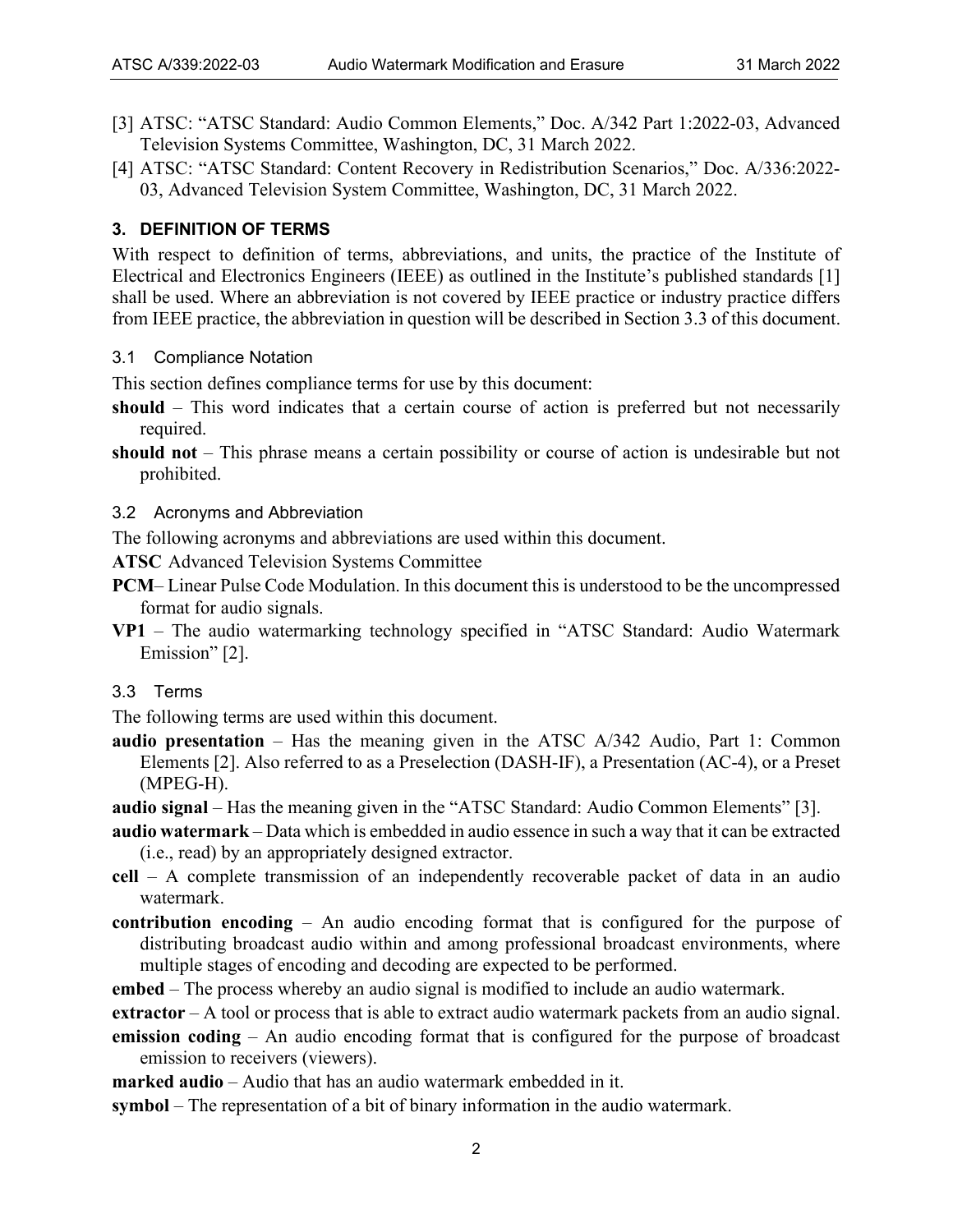**transcoding** – The process by which audio that is represented in one encoding format is converted into another encoding format. This is typically achieved by decoding the audio from the first encoding format to PCM audio, followed by encoding of the PCM audio into the destination format.

#### <span id="page-5-0"></span>**4. AUDIO FORMAT FOR WATERMARK PROCESSING**

VP1 audio watermark processing is expected to be performed on PCM audio prior to emission encoding or at a location in the distribution chain at which transcoding is performed.

#### <span id="page-5-1"></span>**5. AUDIO QUALITY PRESERVATION**

The introduction of additional audio processing (including transcoding, audio watermark modification, and watermark erasure) can produce accumulated degradation of audio quality.

To preserve the highest possible audio quality, it is recommended to seek to obtain a version of an audio presentation that does not carry the VP1 audio watermark. This avoids the need for any modification or removal of the watermark.

When VP1 audio watermark modification or removal is performed, it is recommended to obtain a version of the audio presentation in PCM or contribution encoding format. This will reduce (or eliminate) the audio quality impact of any transcoding employed to enable watermark processing of the audio presentation in PCM format.

#### <span id="page-5-2"></span>**6. WATERMARK MODIFICATION**

The VP1 audio watermark is specified in ["ATSC Standard: Audio Watermark Emission"](#page-3-4) [\[2\]](#page-3-5) to be a sequence of contiguous symbols embedded across a continuous time interval of an audio presentation. All audio signals in a marked audio presentation are synchronously embedded with the same symbol.

Watermark modification comprises processing an original audio presentation that contains a VP1 audio watermark conveying an original symbol sequence to produce a modified audio presentation that contains a VP1 audio watermark conveying a different symbol sequence.

A recommended practice for modification of a previously embedded VP1 audio watermark in a marked audio presentation is to modify symbols in each audio signal in the marked audio presentation to convey the value associated with the desired VP1 audio watermark symbol sequence.

Some symbols in the original symbol sequence may have the same value of the corresponding symbol in the desired symbol sequence. It is not necessary for such symbols to be modified. In any case, the boundaries of all symbol intervals should be preserved during watermark modification to avoid data remanence.

The VP1 audio watermark produced as a result of watermark modification should conform to ["ATSC Standard: Audio Watermark Emission"](#page-3-4) [\[2\].](#page-3-5)

#### <span id="page-5-3"></span>**7. WATERMARK ERASURE**

VP1 audio watermarks are statistically balanced in the sense that each symbol has an equal likelihood of conveying the bit value 0 or 1. This property results from the use of a balanced header sequence [\[2\]](#page-3-5) and balanced whitening sequences [\[4\].](#page-4-5)

A recommended practice for the erasure of the VP1 audio watermark is to modify symbols in each cell in each audio signal in the audio presentation, to convey the bit value 1 using standard